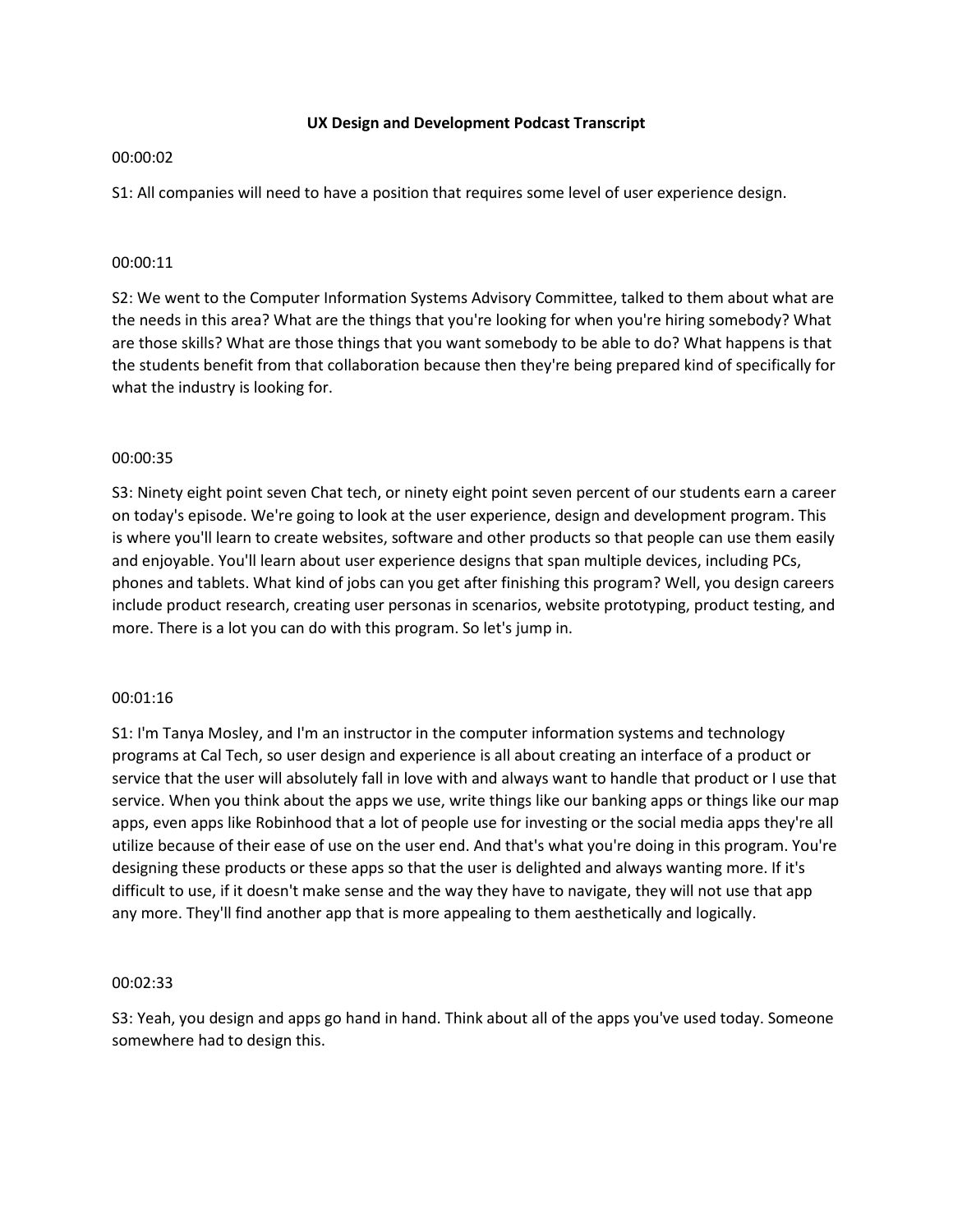### 00:02:40

S1: So this is what user experience design is all about, making sure that we get the information. What is it that users need in an app or service or a product because it can even be a microwave, right? If you're using a microwave, what are the things you usually use the microwave for? So I want to get all that, that information from the user and then use it to build the interface, which will be the buttons that the person presses on the microwave to do whatever it is that they do on a daily basis, whether it is baking a potato or just using it to pop popcorn or heat up some food or something like that. So that's all user experience is primarily about.

### 00:03:24

S3: Wait a minute. Did she just say that UX designers were designing more than just apps?

### 00:03:28

S4: Crystal Blaylock, the associate dean of business management and computers at Chattahoochee Tech UX Design, is not just focused on apps is any type of technological device that the user is using what makes their experience pleasant and makes them want to come back for more.

### 00:03:45

S3: She said it to. But we've got a song about apps, can we still play the song about apps? Go ahead and roll the song about apps,

### 00:03:53

S4: iPhone apps that you download. Well, I put them on your Android

### 00:03:57

S1: phone book says. And for time you want to wait for the phone up in your face. You get bored with the same old stuff you want, like Big Brother

### 00:04:05

S4: Kenneth, who has got your back so tepid.

00:04:09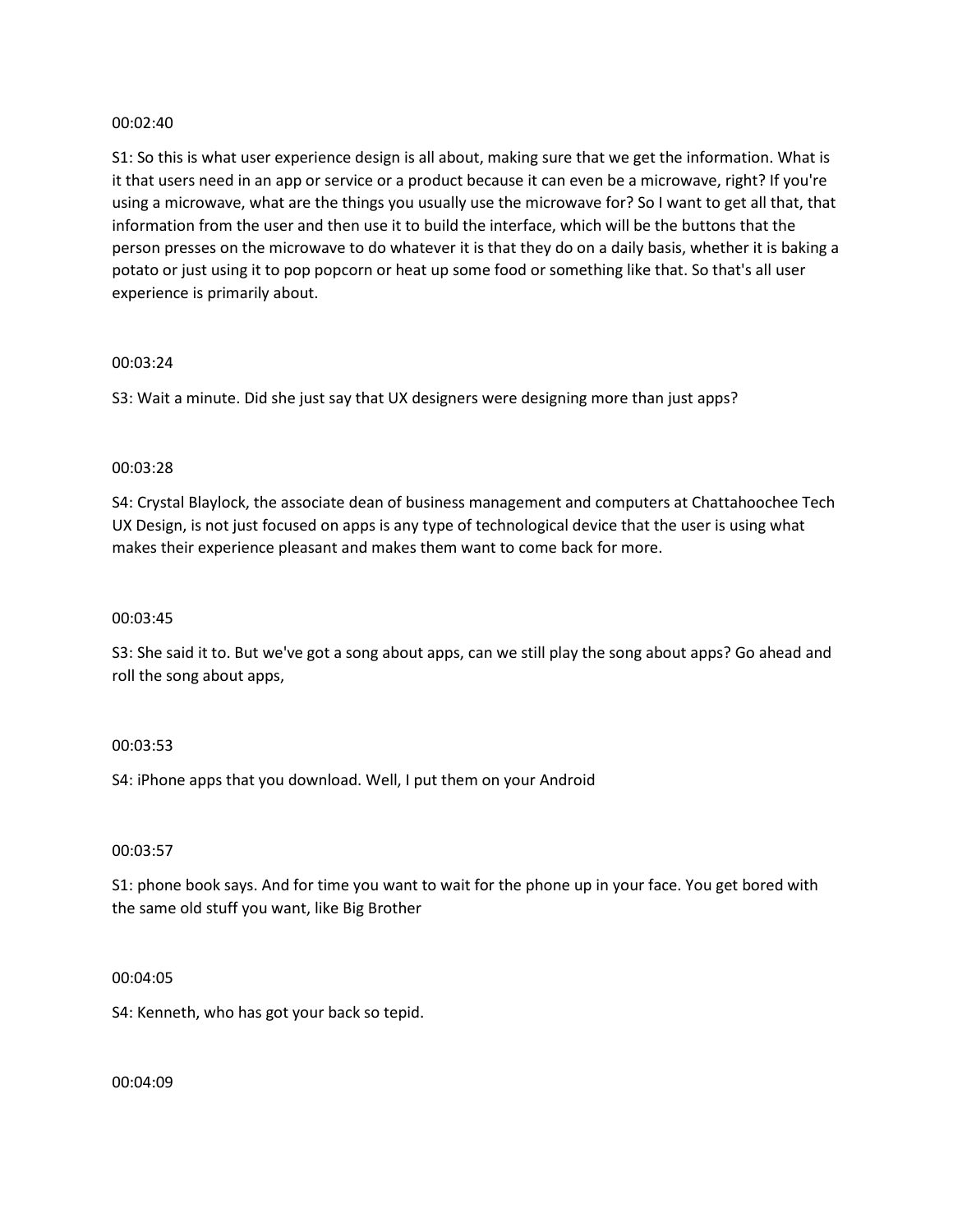S3: Yeah, you're right. We should have skipped the song. All right, let's get back on track.

## 00:04:15

S5: So my name is Blake Grant. Currently, I am enrolled and the new user experience programs and kind of just excited to one attain the degree and then to have a focus, you know, within within what I want to do for the rest of my career, which is, you know, again, this new user experience designing and developing role. I have experience, but I don't have the degree. And that's kind of one of the things that is preventing me from going to a next step within my developmental career. So like I said, it was really huge kind of push for me to enroll back into Chattahoochee Tech. So now I can kind of obtain my degree so that, you know, I'm not running into these blockers anymore where I have X amount of experience, but I don't have the degree and so I get disqualified.

## 00:05:17

S1: The program came to be from discussion between the instructors and administration about the opportunity for students that don't want to focus on coding but still want to be involved in the products interface part of it.

### 00:05:36

S2: I'm Marcy Smith. I'm the dean of business and technical studies. We have advisory committees that are comprised of industry representatives who would hire our graduates in any area. And so that was a thing with the user experience, design and development program. We went to the Computer Information Systems Advisory Committee, talked to them about what are the needs in this area, what are the things that you're looking for when you're hiring somebody to design an application, whether it's an app or website or whatever? What are those skills? What are those things that you want somebody to be able to do in order to hire them? And so our connection for what what happens is that the students benefit from that collaboration because then they're being prepared specifically for what the industry is looking for.

### 00:06:26

S3: Did you hear that Chad Tech went to the companies that will be hiring you and asked, Hey, what should we be teaching our students? And those are the skills you'll be learning in the user experience design and development program. You'll be studying exactly what you need to know to go get a job and to be successful.

00:06:40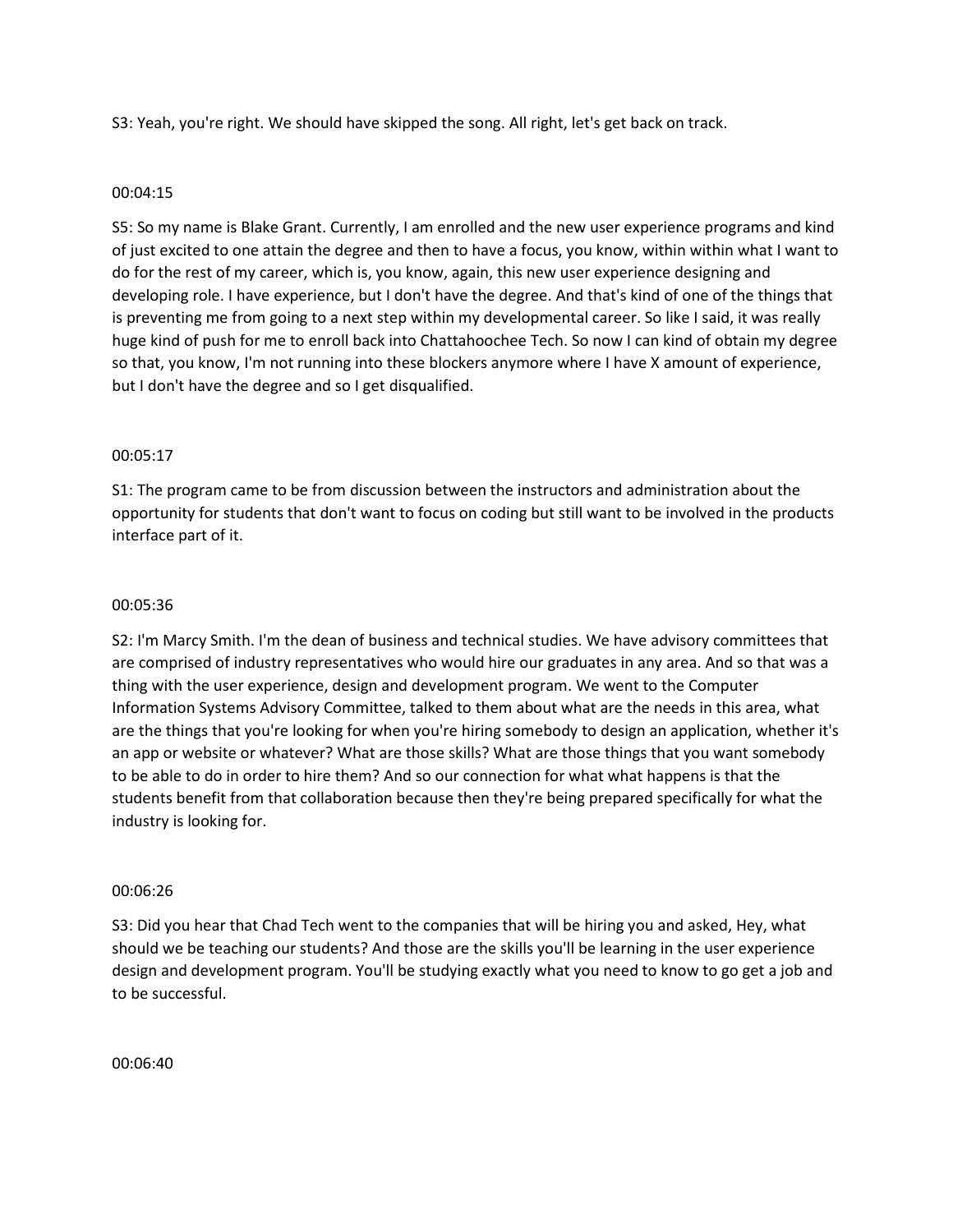S2: Our goal is to get you a job and to help you learn those skills and help you make those connections that you will need to move forward in your life and attain the goals that you've set for yourself. And our focus is employment and preparation for employment.

### 00:06:57

S4: First of all, the pay is fantastic. You know, we provide them with the diploma, but we encourage them to move out and earn their associate degree with Chattahoochee Tech and then continue on with their higher education goals and aspirations. At the same time, if they graduates having to with their associate degree, they can earn a very, very good living. I looked on the Bureau of Labor Statistics, I looked on envy, and right now there is a myriad of different industries that are hiring for individuals in the role of web designers, web developers, digital designers, interactive designers. And these are industries across the board. As Marci mentioned, health care, finance, retail, higher education broadcasting companies, especially locally here in Georgia, automotive companies, government agencies and also students have the option of working for themselves and being a freelancer as a selfemployed individual. So that could be extremely lucrative where they can work for multiple industries. The same time, a contract themselves out into starting salaries can go anywhere from 40 45000 up to six figures. So it's a very lucrative field.

### 00:08:15

S1: According to the last research I did. It seems like an entry level position can start at about sixty five K, and depending on your experience, it could go well into six figures. Of course, that's after you've worked at a company and proven yourself to be someone with vast experience and knowledge. But the way to start is taking advantage of the internship course that we have built in the program in the last semester so that you can get your foot in a door and some of these jobs will be posted, as well as part time opportunities or internship opportunities. So with that given, you can use that to break into the industry or break into a role in a company and then work your way up to becoming a more seasoned UX designer.

### 00:09:08

S3: There's definitely money to be made after you finish, but what kind of people will be successful in these? Her experience, design and development program

### 00:09:15

S1: students that will be successful in the UX design program will be students that are very good at assessing people's needs and putting that information they've gathered from their research into practice. So they're going to be very good listeners. They're also going to be very organized. They're going to know a lot about color schemes, layouts. They're also going to be good at probably graphics and animation. They're going to also be willing to learn as time goes by. They're going to need to keep up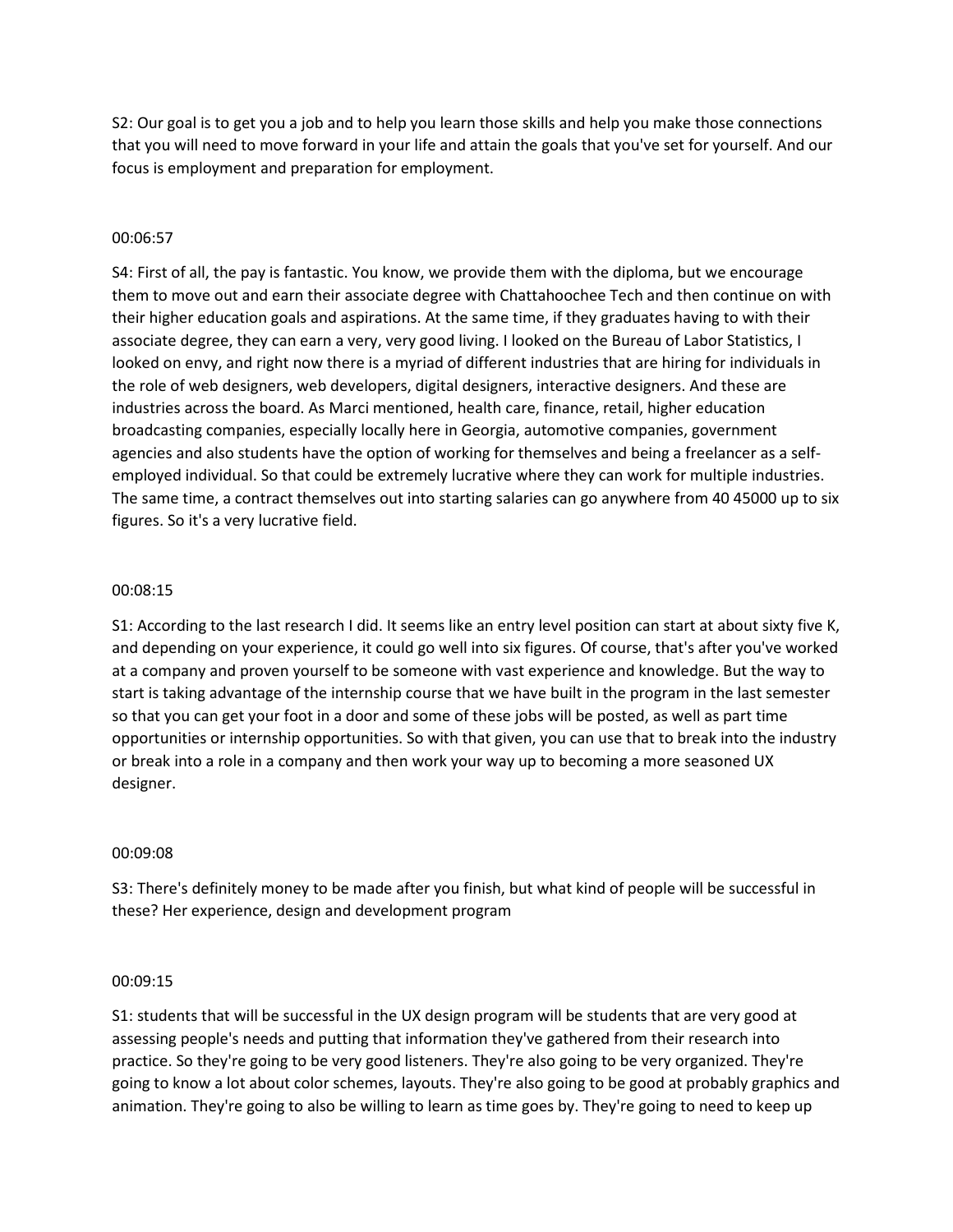with the trends and the industry and keep retooling themselves with that information because it will always change. But one thing that will be constant is you have to know how to get the information from your user about how they want to use that product. So very good research skills will come into play.

### 00:10:17

S2: I think a student who would be particularly successful in this program not only has that creative sort of artistic eye, but also is a good problem solver. That's one of the things where really in a lot of areas, but particularly this a good, a good problem solver and a good listener and communicator, because in reality, this is a way of visually communicating information. And so what these students are going to be responsible for when they become employees in the industry is you tell me this is what you want your application to look like. This is what you want the experience to be like for your users. And so then I'm going to design that for you. So I have to have that creative design piece. I also have to be able to solve problems, and I have to be a good visual communicator.

## 00:11:03

S4: If a student came to me and they said they've been successful in these type of courses before, or they've had certain type of job where they work in I.T., but they don't want to just work on the machines. They want to work on making sure their platform is appealing to customers because as a customer, they've gone to platforms and they say, Well, this is not good. I don't like this. I know I could change this, I could do it better. So if the student said it's me, I would definitely say, you can absolutely do that better. You actually signed is a program, but you will teach to give you the skills necessary for you to be successful in your career and you do that.

## 00:11:44

S3: Does this sound like you? Do you like art and being creative and using technology

## 00:11:49

S1: when it comes to art? People that have very good eye for how images go with certain colors will do well. So if you're a student who's comfortable using Adobe Creative Cloud, which is a software that has a lot of different tools that you can use for designing, then this is going to be very easy for you. If you're a student who's use illustrator before, that's also going to be something that you will enjoy or any imaging image editing tool. If you're comfortable with that, this will be the program for you because you're learning how to manipulate images, you're learning how to use color schemes, different color palette and things like that to bring the screen to life or the user interface to life. Also, students that love designing. If you can design something out of information that someone's given you about how they would like to see something presented, then this is something that you could also find very appealing to you. And you don't have to be necessarily a great artist as far as sketching goals, but you do need to have a very good eye for putting together graphic colors, text and all of that.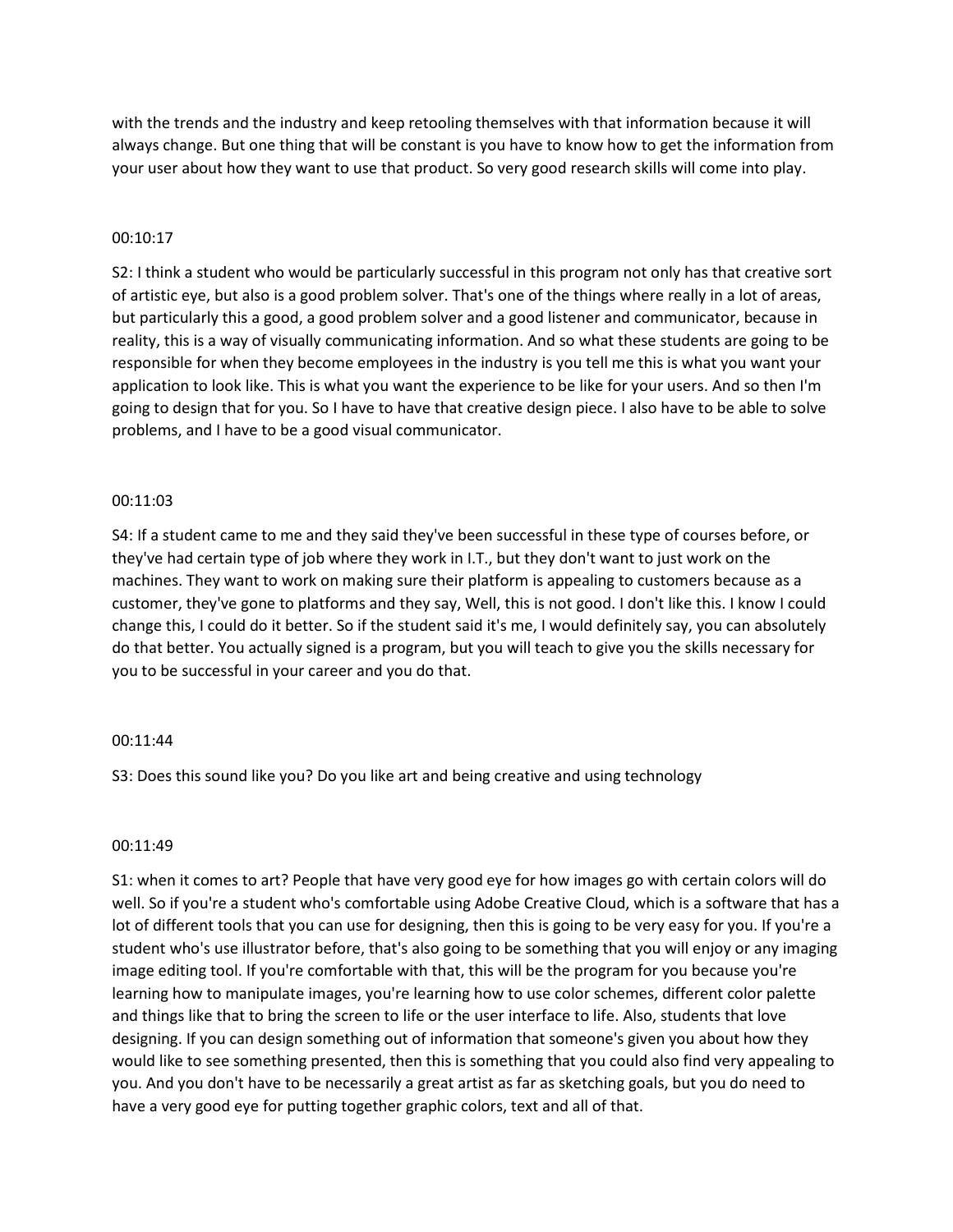### 00:13:17

S3: What do you think? You know, before you answer that, let's talk to a student and get some real insight on what this program is actually like.

### 00:13:23

S5: So I'm actually in the process of one of the labs right now. It's a great project, but it's more about the process of how you would build out your wire frame and you would create your user persona or profile. So we're just using a model that has been taught to us within this semester and on the initial phases of building out a product. There were two other schools that I were kind of considering, but both of those schools were 100 percent online. So the kind of the one factor that separated childish tech from those other platforms or schools was the fact that there was there were local campuses that if I did have a problem, you know, I would have the. Ability to, you know, go to a campus and kind of get some assistance with whatever my problem was. Well, that's a nice benefit, but specifically within the U.S. program. So this being the first semester I'm taking, you know, basically the intro class to UX design development. And within that particular class, it seems to be that we're just kind of covering those best practices of a few acts. We have been introduced to various models on how to conceptualize or map out an experience for for whatever product you're trying to develop. So that's been really, really interesting with

### 00:15:00

S1: the classes that they'll start with the user design, experience classes and then transition onto other classes like their graphics and animation classes. They'll be learning all the things they have to do before getting involved in the Project Horse Project course will be one of the courses they take and probably their second year towards their end of the last semester and in the project force that will showcase what they learn about color schemes and animation and using layouts and so forth. They'll also have to use their research skills in the project, of course, but in each course, at the end of the course, they'll have, like many projects. So we're having them use what they're learning right away after they've learned that information and the course, and that in their project course, they're going to put all of that into one big project to do a higher level design of a product or a service.

### 00:16:10

S2: One of the things that's so compelling about our college is that our instructors across the board have been in the industry, so they also kind of have that knowledge of what it means to be successful and they bring that knowledge into the classroom. And I think students that resonates with students that, you know, I can also almost like they're role models. In addition to instructors, I've seen you, I've known you can do it in the industry and I think I can do. I just can't say enough about our faculty and how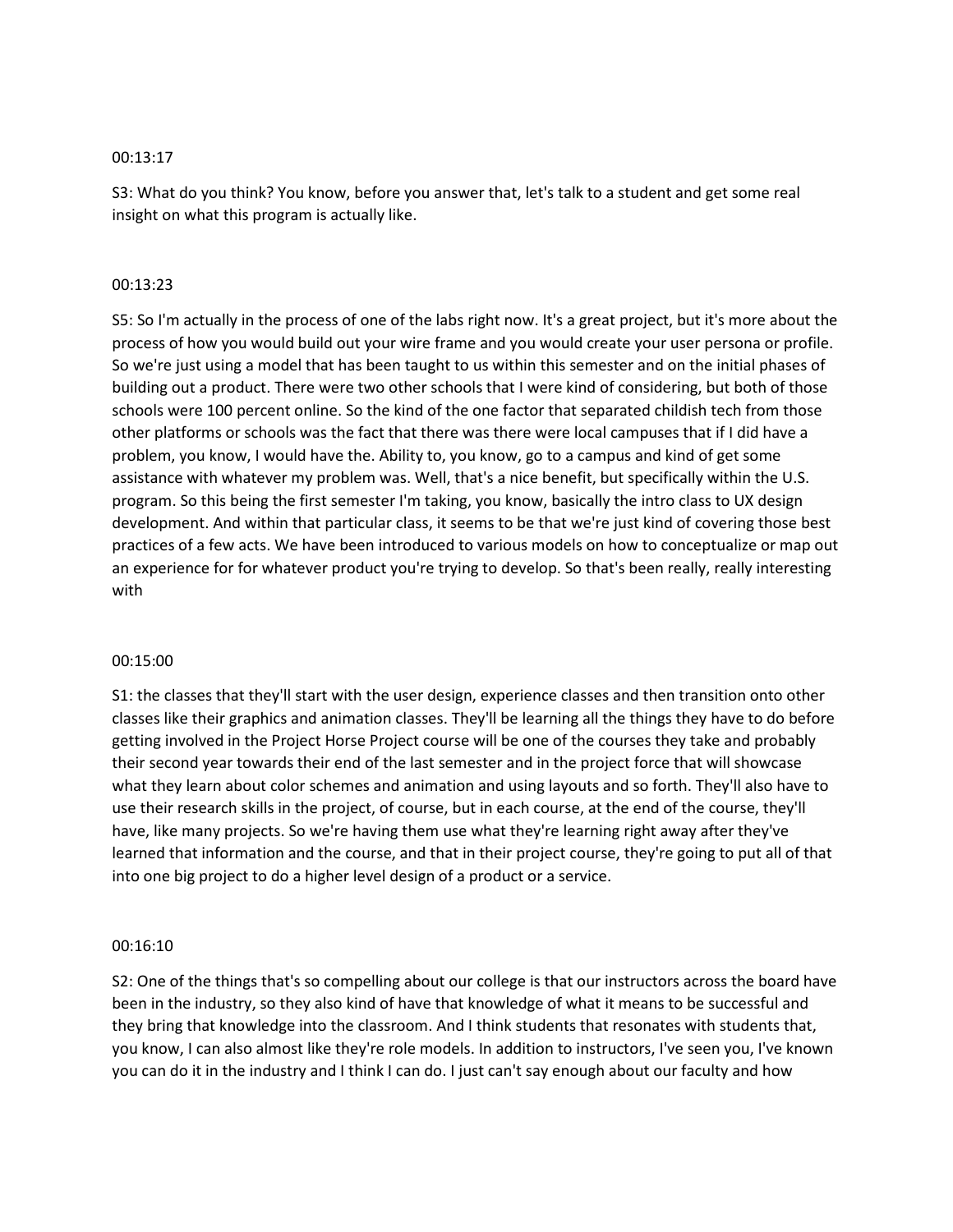fantastic they are. Not only do they have industry experience, but they're very good at creating that environment where learning can take place.

### 00:16:46

S4: Tonya Mosley is spearheading that program as the instructor, and she has a wealth of professional experience that makes them more than qualified to teach this course. In addition to their. Her teaching style is very interactive, and she has a good relationship with her students to make sure that they have a grasp of the concepts for UX design. Her instructional style is, is very hands on and thought provoking, and I actually had a class observation with her this morning, ironically, and she really takes the time to make sure the students understand as she walks around and gives them activities to do on the computer and constantly asking, Do you understand because we need to move on to the next session? And she doesn't move on until everyone is clear and concise with what the work is.

### 00:17:34

S3: So let's recap. We've heard about the school, the details of the program, the instructor and the jobs you can get after you finish. But let's ask one more thing. Will these skills last? Will these skills be needed in the future?

### 00:17:46

S1: I don't see this as being a trend that will fizzle or anything like that, because again, this is what we're doing. We're all digital with everything we do in our lives right now. The Internet of Things have blown up and everything is digital. So this is going to be something that continues in my, in my opinion, that continues as long as there's technology around because you always have a need to reassess what it is you have as a product or service and find out if this is actually driving people to use your product or service or if it needs to be revamped. Like I was reading some article the other day that Apple had kind of switched some stuff around on their website and only a few people noticed it. But it was really because it was difficult to get their App Store without jumping through a lot of hoops. When you got to their website, now is right there where you can actually just go to the App Store from their home page. So when you think about things like that, a company like Apple thinking, how is this going to improve our sales? How is this going to be better for our customers? That's all with the user designer being in that planning process or in that discussion because they have to find. What is it the person really needs when they come and use this product or service? And then they have to take that information and make sure that is reflected on their website or the app or whatever it is the person uses.

### 00:19:28

S3: Are you a good fit for the user experience, design and development program at chat tech? Get online and learn more at Chattahoochee Tech Dot Edu.